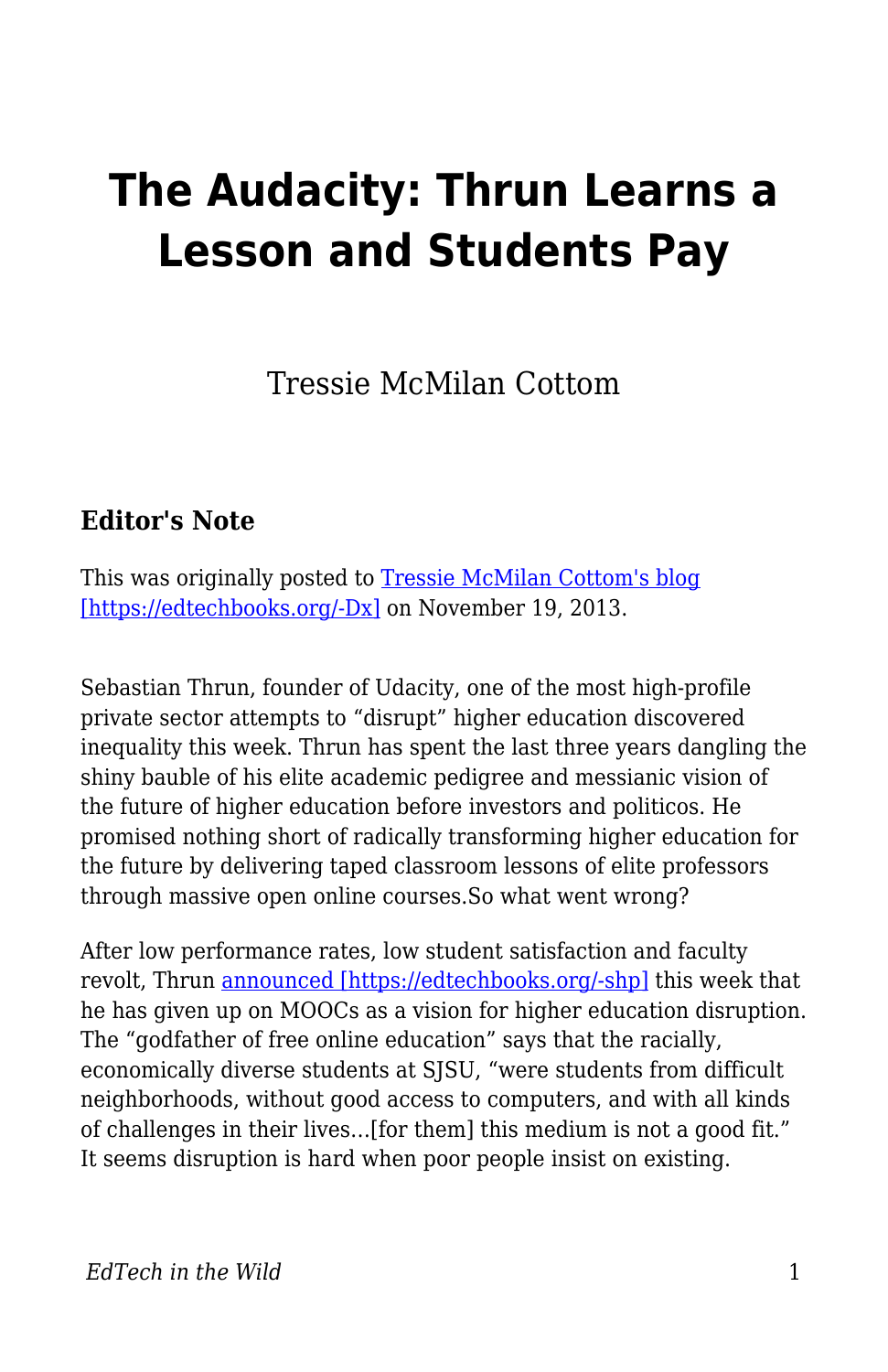Thrun has the right to fail. That's just business. But he shouldn't have the right to fail students like those at San Jose State and the public universities that serve them for the sake of doing business.

It is fine if you missed it but for three years now Massive Open Online Courses from tech giants and start-ups have been selling a solution to all that ails higher education. Two short years ago Thrun declared to Silicon Valley and the traditional universities with the courage to follow him that he could not go back to teaching at Stanford. He'd taken the red pill, massive open online courses pioneered by Udacity, and he couldn't go back.

In 2013, reality harshed Thrun's red pill high. The low completion issues he had encountered with his MOOC courses while at Stanford became deeper, more fundamental problems at [San Jose State](http://hackeducation.com/2013/11/14/thrun-as-saint/) [\[https://edtechbooks.org/-LJC\].](http://hackeducation.com/2013/11/14/thrun-as-saint/) Single digit completion rates in MOOC courses make for-profit colleges' dismal completion rates look progressive. Thrun said the courses were the pedagogical best he could make them. Coming from a rock star professor from an elite institution, that suggests the class must have been pretty damn good. But it [wasn't \[https://edtechbooks.org/-ksn\]](http://mfeldstein.com/sjsu-plus-udacity-pilots-lack-of-transparency/) good enough for SJSU students.

The faculty at SJSU handed Thrun's Udacity a very public [flogging](http://chronicle.com/article/As-MOOC-Debate-Simmers-at-San/139147/) [https://edtechbooks.org/-[ZD]. Many faculty members questioned the morality of a publicly funded college with a mission to serve diverse students should spend tax-payer money and invest the hopes of students with fewer options than those at the Stanfords of the world into being Thrun's guinea pigs.

It is a fair question that in many ways the academic and scientific communities have already answered with a resounding no. When I want to interview students for a research project I have to present a carefully, detailed plan to my University for approval. The plan is vetted by an [Institutional Review Board \[https://edtechbooks.org/-](http://www.hhs.gov/ohrp/archive/irb/irb_introduction.htm#b1)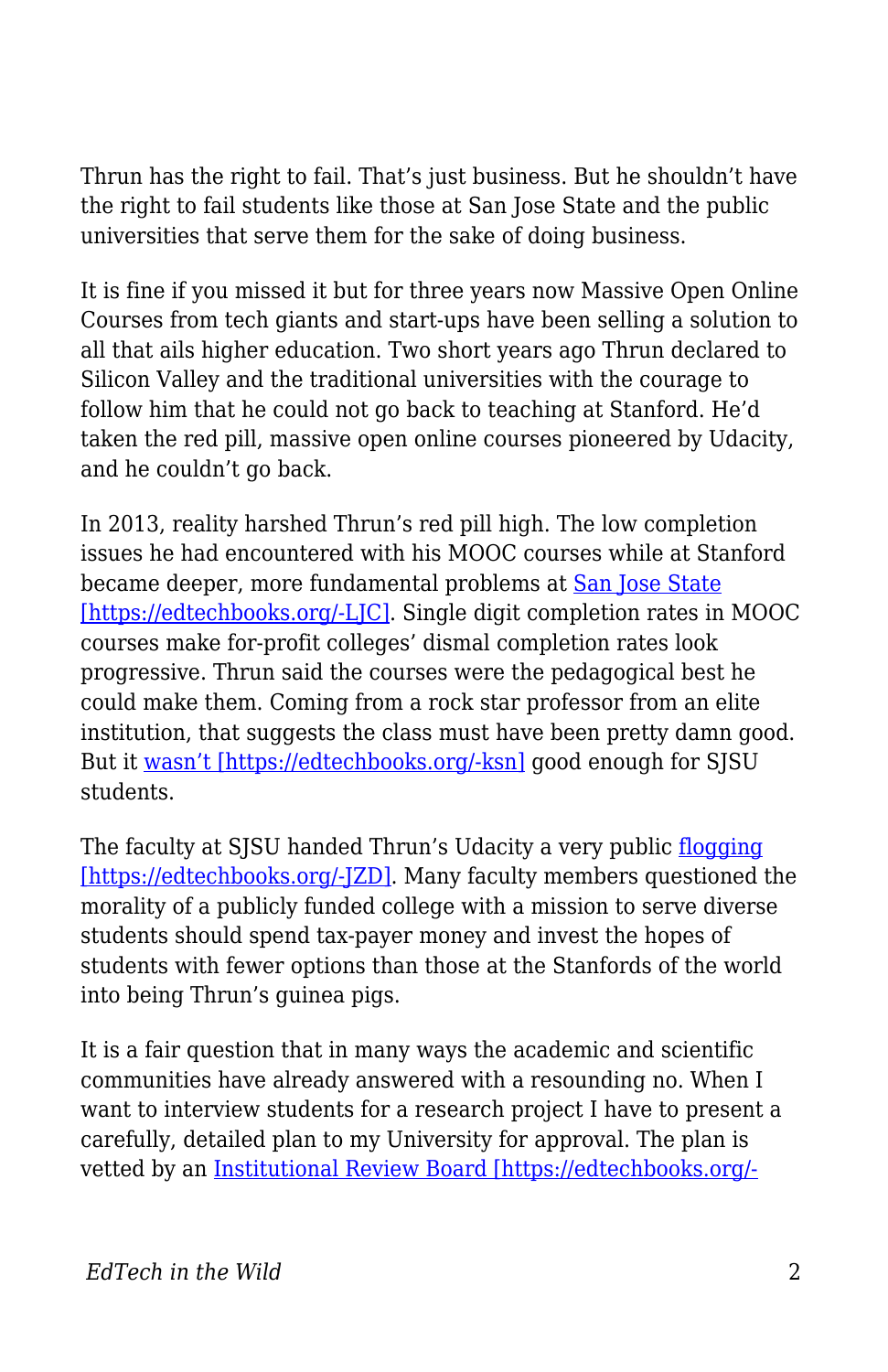[Thr\].](http://www.hhs.gov/ohrp/archive/irb/irb_introduction.htm#b1) Every research university has an IRB but they didn't always. Before 1974 doctors figured out the internal reproductive organs of women by cutting them open [without \[https://edtechbooks.org/-NiP\]](http://www.ncbi.nlm.nih.gov/pubmed/15180027) consent or sedation. They [observed \[https://edtechbooks.org/-iCb\]](http://www.npr.org/programs/morning/features/2002/jul/tuskegee/) the effects of untreated syphilis on test subjects — insanity and death without bothering to inform the participants that there was a known, available treatment. They [told \[https://edtechbooks.org/-UIW\]](http://www.npr.org/2013/08/28/209559002/taking-a-closer-look-at-milgrams-shocking-obedience-study) volunteers they had electrocuted a stranger to see how human decision-making works.

Basically, before IRB a lot of modern science would have been war crimes had the U.S. been on the losing end of World War II. And because this is America, there was a disturbing pattern among the victims of these kinds of horrific experiments. They were overwhelmingly black, brown, indigenous, poor, and powerless. A 1978 report on regulating research on human beings declared that ethical research has "an obligation to protect persons from harm by maximizing anticipated benefits and minimizing possible risks of harm". The connection to inequality was clear. The most vulnerable were likely to be prodded, poked and tested because the elite don't often sign up to risk their lives for little reward. And flagrant disregard for these risks had few penalties because the victims were powerless. The rules governing academic and scientific research recognizes that some groups are too vulnerable to risk the failure that the scientific method requires.

Where was this institutional ethic in what Thrun freely concedes was always an experiment? When Udacity was primarily interested in beaming the erudite countenance of professional smart people out into the world, it can be said that any risk was assumed by the those who chose to sign up. But when Udacity went after formal arrangements with colleges like SJSU to offer courses, for credit, to students enrolled in the University, the risk calculation changed.

Udacity's partnership with SJSU mostly offered general education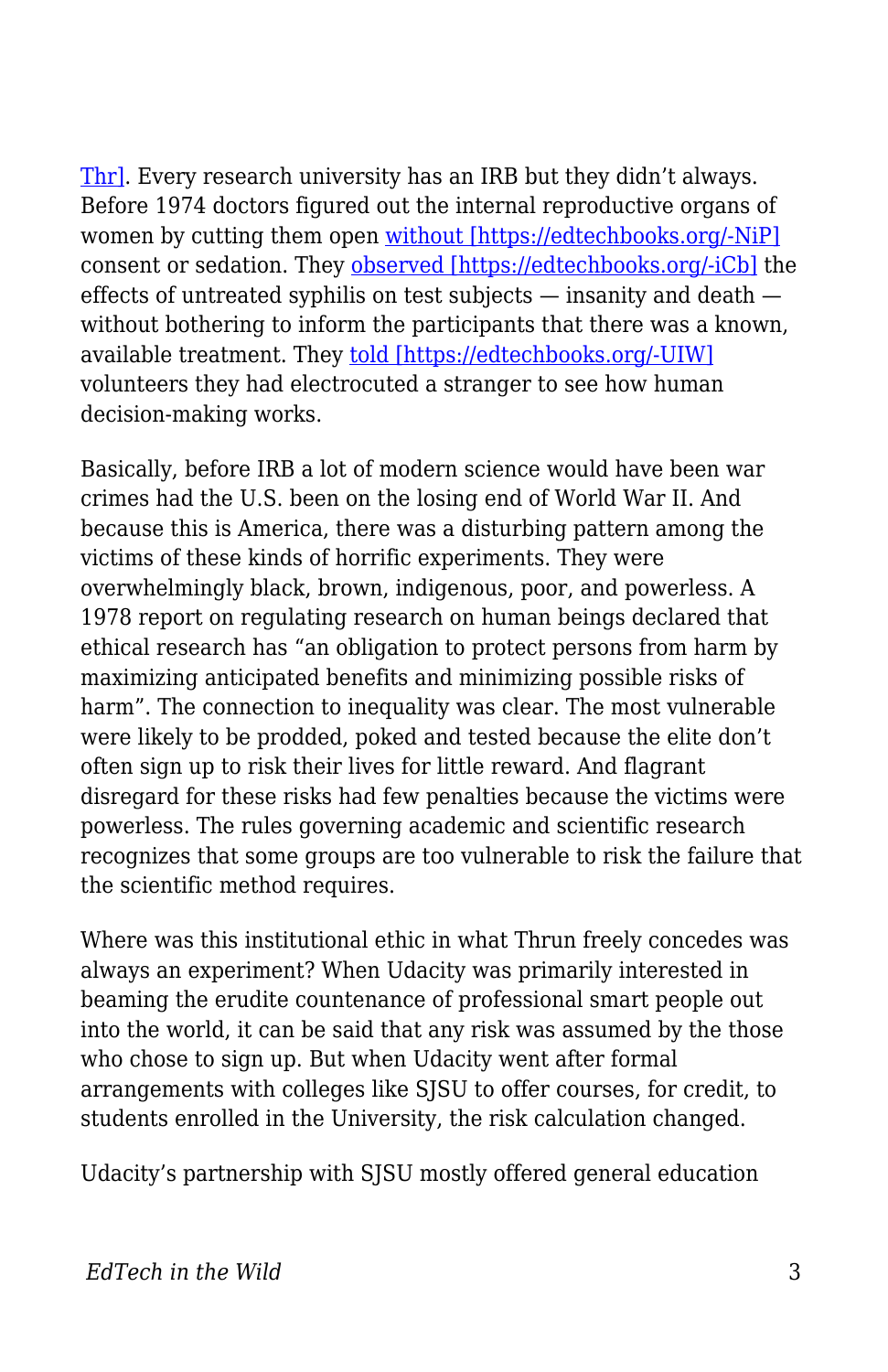courses in things like math. General education courses like English and math fill up fast in most colleges because all students have to take them. At places like SJSU that don't benefit from Stanford's highly selective admissions standards to skim the most prepared students, those general education classes have to do double-duty filling in learning gaps. Offering these courses for credit using Udacity significantly increases the incentive for students to take the class and risks for students if the class is a dud. General education courses are path dependent, meaning you fail one course at the beginning of a sequence and you cannot take the next course in that sequence. Research shows that disrupting path dependent coursework really hurts the most marginal students by increasing their time to degree completion, dinging their motivation, and sinking their GPAs.

Udacity always knew that the non-completion rates were high for its courses. They may not have known why, but that was a reason for greater testing, not a reason to roll-out the for-profit product for University clients. With sanction from the California governor on down the political line, Udacity had to meet no ethical requirement to prove that the risk of failure was worth the promise of rewards. And what was promised? University partners could prove they were innovative, forward-thinking, and cut expensive faculty out of the complex equation of teaching students.

To prove that teachers don't matter and Stanford knows best what the world needs, a public university gave a for-profit company unfettered authority to experiment on its students without informed student consent or consideration of an ethical threshold. We may need more experimentation in higher education but it should be as explicit and ethical as any other we conduct in the name of science and progress.

Thrun says it wasn't a failure. It was a lesson. But for the students who invested time and tuition in an experiment foisted on them by the of [stewards \[https://edtechbooks.org/-Hbx\]](http://www.informationweek.com/education/online-learning/udacity-ceo-says-mooc-magic-formula-emer/240160169) public highered trusts, failure is a lesson they didn't need. Students like those at SJSU tend